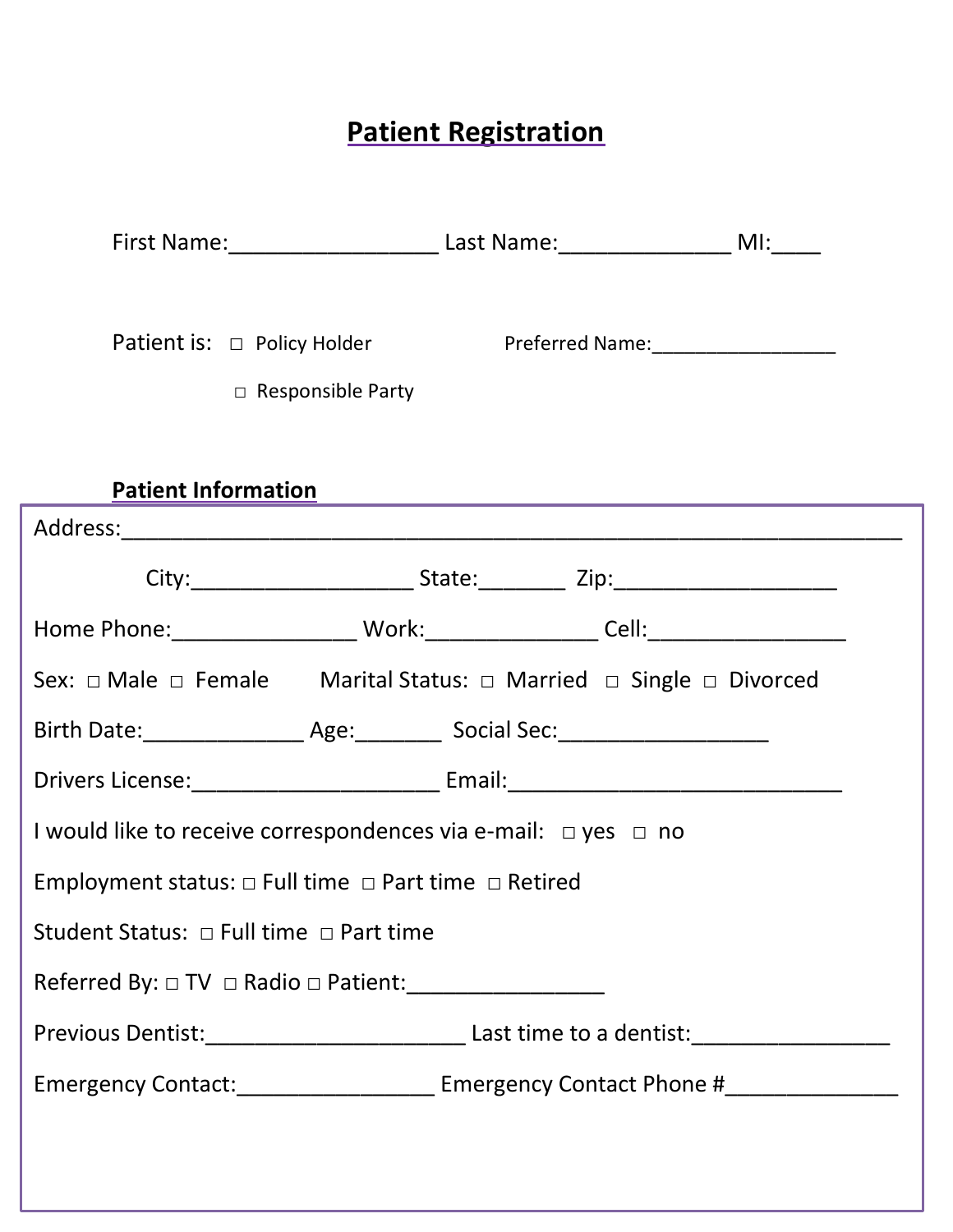| Responsible Party (if someone other than the patient) |                                                                                                                                                                                                                                     |                                                                                                                                                                                                                                                                                                                 |        |
|-------------------------------------------------------|-------------------------------------------------------------------------------------------------------------------------------------------------------------------------------------------------------------------------------------|-----------------------------------------------------------------------------------------------------------------------------------------------------------------------------------------------------------------------------------------------------------------------------------------------------------------|--------|
|                                                       | First Name: <u>_________________________</u>                                                                                                                                                                                        | Last Name: Manual Manual Manual Manual Manual Manual Manual Manual Manual Manual Manual Manual Manual Manual                                                                                                                                                                                                    | $M!$ : |
|                                                       | Address: Address:                                                                                                                                                                                                                   |                                                                                                                                                                                                                                                                                                                 |        |
|                                                       | <b>Home Phone:</b> Product the Contract of the Contract of the Contract of the Contract of the Contract of the Contract of the Contract of the Contract of the Contract of the Contract of the Contract of the Contract of the Cont | <b>Work:</b> Work: The Contract of the Contract of the Contract of the Contract of the Contract of the Contract of the Contract of the Contract of the Contract of the Contract of the Contract of the Contract of the Contract of<br><b>Cell: Cell</b> : <b>Cell</b> : <b>Cell</b> : <b>Cell</b> : <b>Cell</b> |        |
| Birth date: The Controller of the Controller          | Soc Sec:                                                                                                                                                                                                                            | Drivers Lic: <u>_________________</u>                                                                                                                                                                                                                                                                           |        |
|                                                       |                                                                                                                                                                                                                                     |                                                                                                                                                                                                                                                                                                                 |        |

| <b>Primary Insurance Information</b>                                                                            |                                          |  |
|-----------------------------------------------------------------------------------------------------------------|------------------------------------------|--|
| Policy Holder: <u>_____________________</u>                                                                     |                                          |  |
| <b>Relationship to Patient:</b> $\Box$ Self $\Box$ Spouse $\Box$ Child $\Box$ Other                             |                                          |  |
| Policy Holders Soc. Sec: 2008. 2009. 2010. 2010. 2012. 2014. 2016. 2017. 2018. 2019. 2017. 2018. 2019. 2017. 20 | Date of Birth: The Contract of Birth:    |  |
| <b>Policy Holders ID # Policy Holders ID # 2007</b>                                                             |                                          |  |
| Employer: 2008 - 2008 - 2010 - 2010 - 2010 - 2011 - 2012 - 2012 - 2014 - 2014 - 2014 - 2014 - 2014 - 2014 - 20  | Ins. Company: Management of the Company: |  |

## **Secondary Insurance Information**

| <b>Policy Holder: Policy Holder:</b>                                         |                                                |  |
|------------------------------------------------------------------------------|------------------------------------------------|--|
| Relationship to Patient: $\Box$ Self $\Box$ Spouse $\Box$ Child $\Box$ Other |                                                |  |
|                                                                              | <b>Date of Birth: Container and Containers</b> |  |
| <b>Policy Holders ID #</b> Policy Holders ID #                               | Patients ID#                                   |  |
| Employer:___________________________                                         | Ins. Company: Management of the Company:       |  |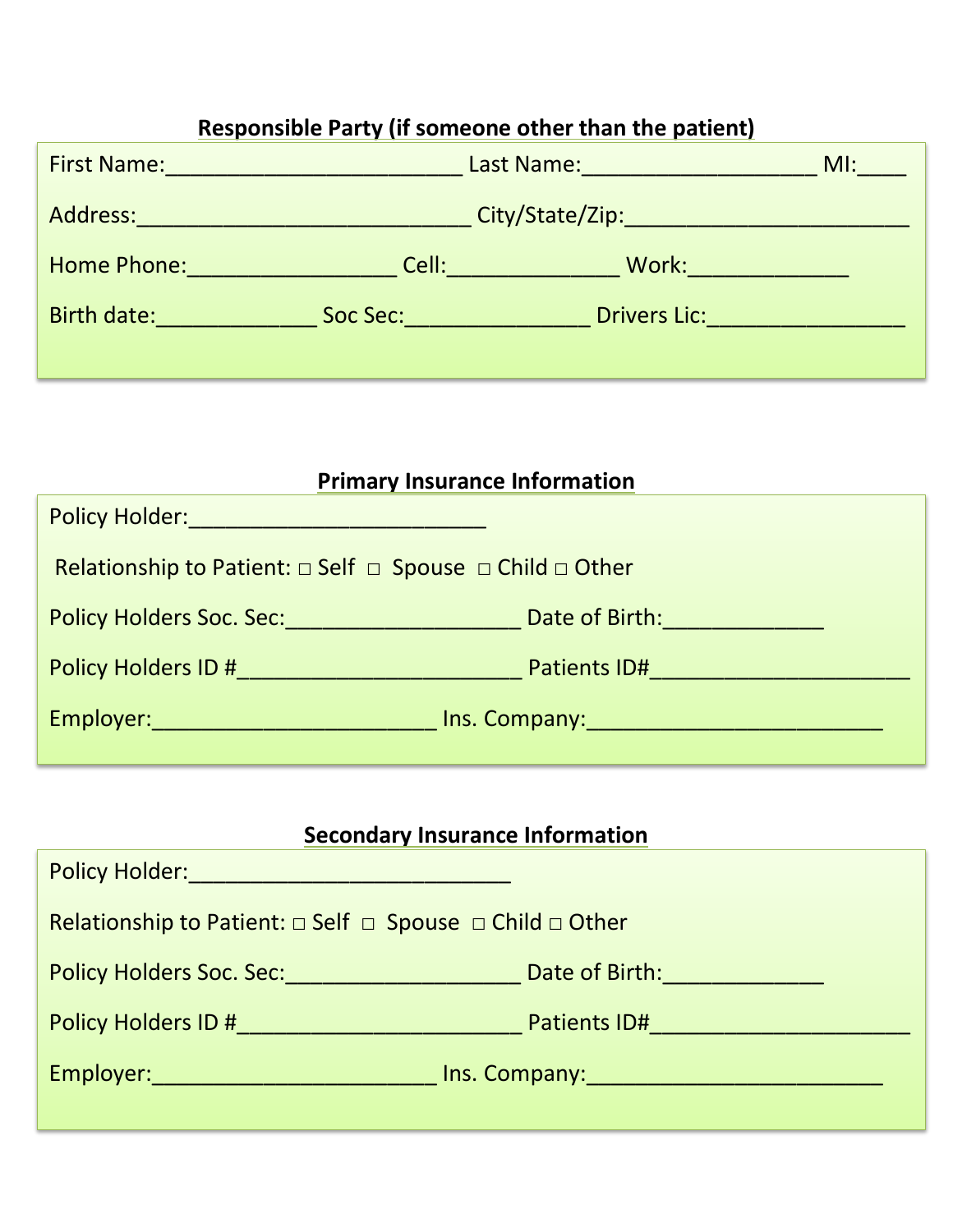### **Medical History**

Although dental personnel primarily treat the area in and around your mouth, your mouth is a part of your entire body. Healthy problems that you may have, or medications that you may be taking, could have an important interrelationship with the dentistry you will receive. Thank you for answering the following questions.

| Are you under a physician's care now?                                          | $\Box$ Yes $\Box$ No       |
|--------------------------------------------------------------------------------|----------------------------|
|                                                                                |                            |
| Have you ever been hospitalized or had a major operation? $\Box$ Yes $\Box$ No |                            |
|                                                                                |                            |
| Have you ever had a serious head or neck injury?                               | $\Box$ Yes $\Box$ No       |
|                                                                                |                            |
| Are you taking any medications, pills, or drugs?                               | $\square$ Yes $\square$ No |
|                                                                                |                            |
|                                                                                |                            |
| Do you take, or have you taken, Phen-Fen or Redux? $\Box$ Yes $\Box$ No        |                            |
| Are you on a special Diet?                                                     | $\Box$ Yes $\Box$ No       |
| Do you use tobacco?                                                            | $\Box$ Yes $\Box$ No       |
| Do you use any controlled Substances?                                          | $\Box$ Yes $\Box$ No       |
| Pregnant/Trying to get pregnant? $\Box$ Yes $\Box$ No                          |                            |
| Taking Oral Contraceptives? $\Box$ Yes $\Box$ No Nursing? $\Box$ Yes $\Box$ No |                            |
| Are you allergic to any of the following?                                      |                            |
| □ Aspirin □ Penicillin □ Codeine □ Acrylic □ Metal □ Latex □ Local             |                            |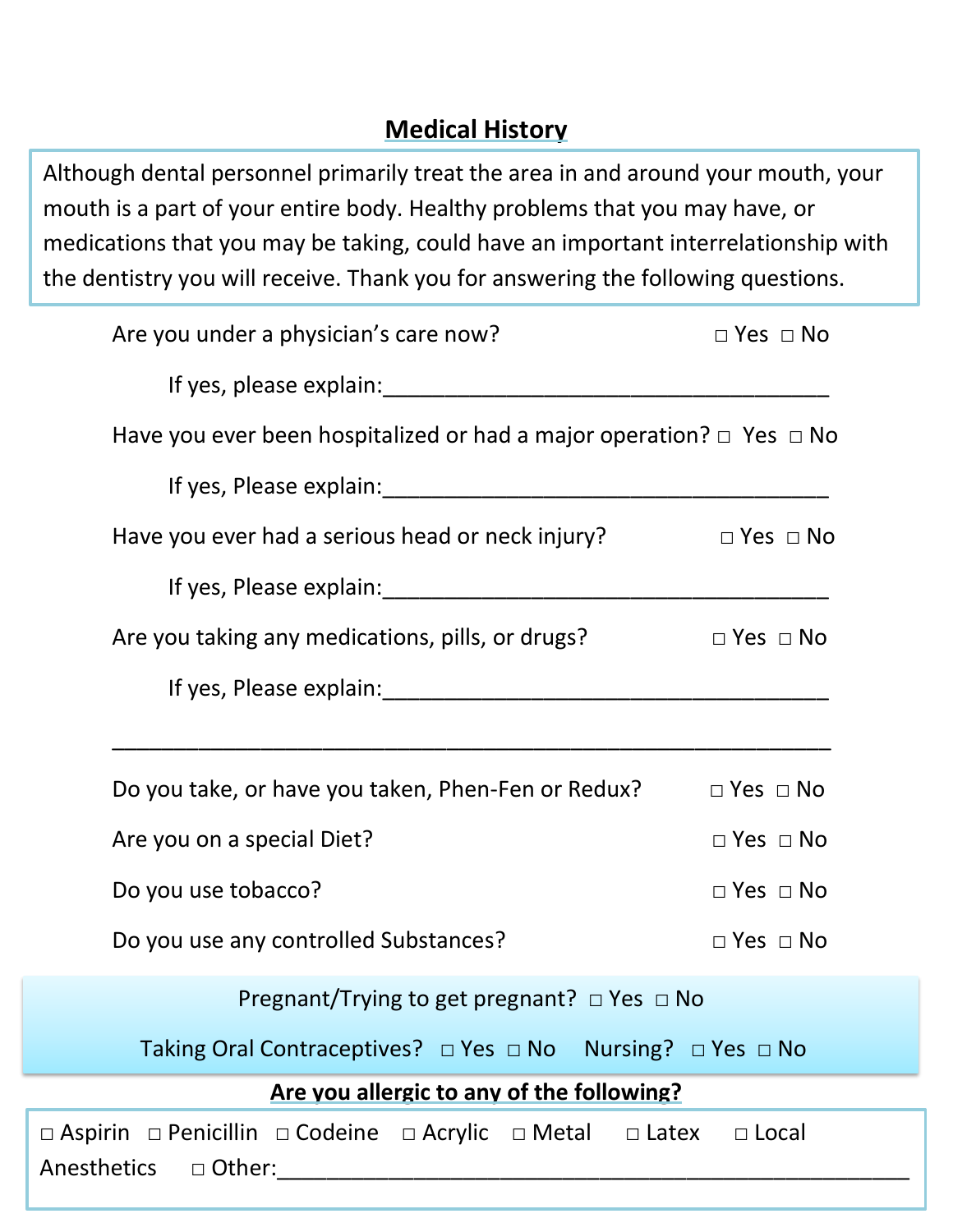# **Do you have or have you had, any of the following?**

| AIDS/HIV                         | $\Box$ Yes $\Box$ No | Emphysema                        | $\Box$ Yes $\Box$ No |
|----------------------------------|----------------------|----------------------------------|----------------------|
| Alzheimer's Disease              | $\Box$ Yes $\Box$ No | Epilepsy/Seizures                | $\Box$ Yes $\Box$ No |
| Anaphylaxis                      | $\Box$ Yes $\Box$ No | <b>Excessive Bleeding</b>        | $\Box$ Yes $\Box$ No |
| Anemia                           | $\Box$ Yes $\Box$ No | <b>Excessive Thirst</b>          | $\Box$ Yes $\Box$ No |
| Angina                           | $\Box$ Yes $\Box$ No | <b>Fainting Spells/Dizziness</b> | $\Box$ Yes $\Box$ No |
| Arthritis/Gout                   | $\Box$ Yes $\Box$ No | <b>Frequent Cough</b>            | $\Box$ Yes $\Box$ No |
| <b>Artificial Heart Valve</b>    | $\Box$ Yes $\Box$ No | <b>Frequent Diarrhea</b>         | $\Box$ Yes $\Box$ No |
| <b>Artificial Joint</b>          | $\Box$ Yes $\Box$ No | <b>Frequent Headaches</b>        | $\Box$ Yes $\Box$ No |
| Asthma                           | $\Box$ Yes $\Box$ No | <b>Genital Herpes</b>            | $\Box$ Yes $\Box$ No |
| <b>Blood Disease</b>             | $\Box$ Yes $\Box$ No | Glaucoma                         | $\Box$ Yes $\Box$ No |
| <b>Blood Transfusion</b>         | $\Box$ Yes $\Box$ No | <b>Hay Fever</b>                 | $\Box$ Yes $\Box$ No |
| <b>Breathing Problem</b>         | $\Box$ Yes $\Box$ No | <b>Heart Trouble/Disease</b>     | $\Box$ Yes $\Box$ No |
| <b>Bruise Easily</b>             | $\Box$ Yes $\Box$ No | Hemophilia                       | $\Box$ Yes $\Box$ No |
| Cancer                           | $\Box$ Yes $\Box$ No | <b>Hepatitis A</b>               | $\Box$ Yes $\Box$ No |
| Chemotherapy                     | $\Box$ Yes $\Box$ No | Hepatitis B or C                 | $\Box$ Yes $\Box$ No |
| <b>Chest Pains</b>               | $\Box$ Yes $\Box$ No | Herpes                           | $\Box$ Yes $\Box$ No |
| <b>Cold Sores/Fever Blisters</b> | $\Box$ Yes $\Box$ No | <b>High Blood Pressure</b>       | $\Box$ Yes $\Box$ No |
| <b>Congenital Heart Disease</b>  | $\Box$ Yes $\Box$ No | Hives or Rash                    | $\Box$ Yes $\Box$ No |
| Convulsions                      | $\Box$ Yes $\Box$ No | Hypoglycemia                     | $\Box$ Yes $\Box$ No |
| <b>Cortisone Medicine</b>        | $\Box$ Yes $\Box$ No | <b>Irregular Heartbeat</b>       | $\Box$ Yes $\Box$ No |
| <b>Diabetes</b>                  | $\Box$ Yes $\Box$ No | <b>Kidney Problems</b>           | $\Box$ Yes $\Box$ No |
| Drug Addiction                   | $\Box$ Yes $\Box$ No | Leukemia                         | $\Box$ Yes $\Box$ No |
| <b>Easily Winded</b>             | $\Box$ Yes $\Box$ No | Liver Disease                    | $\Box$ Yes $\Box$ No |